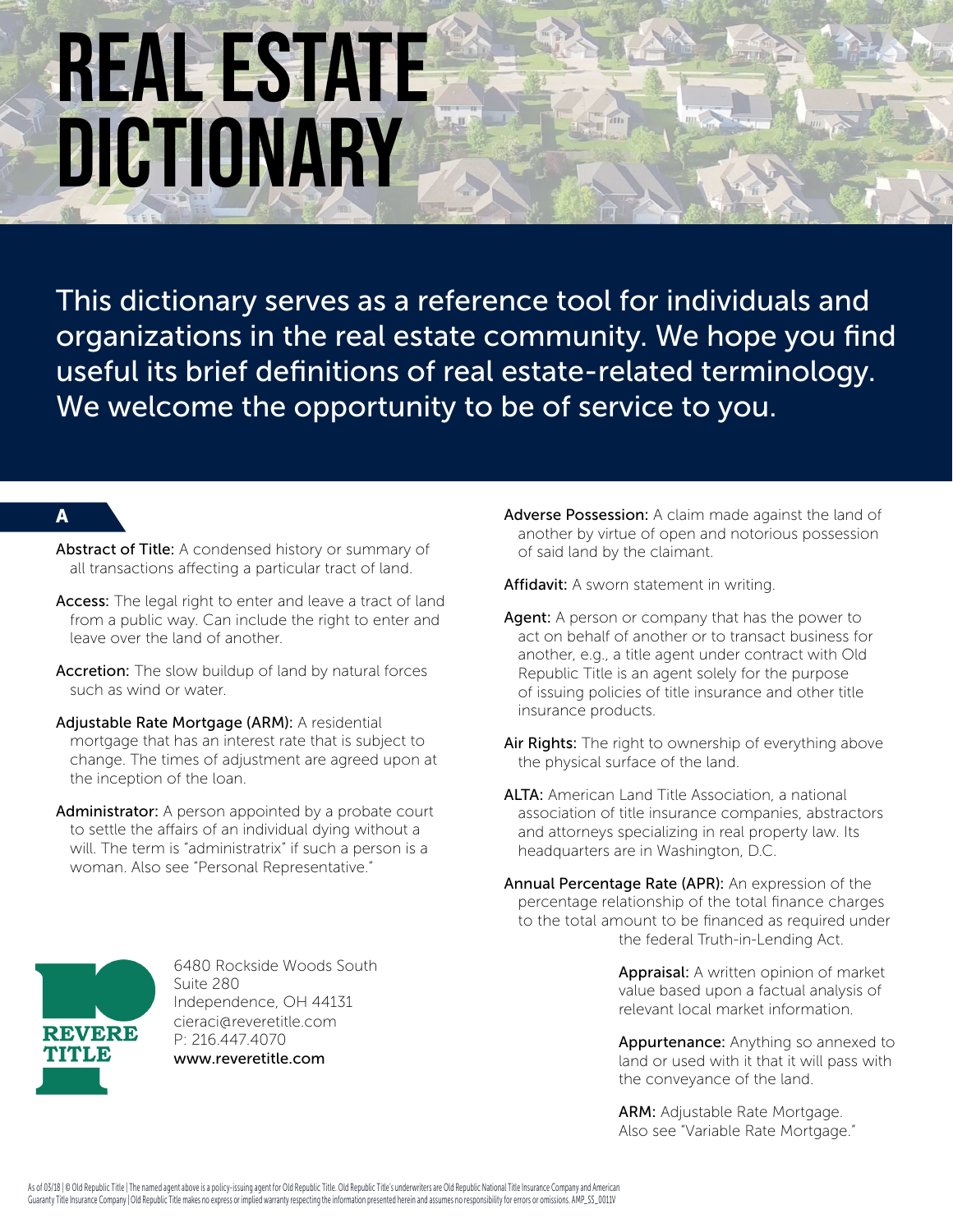#### A (Continued)

- Assessment: The imposition of a tax, charge or levy, usually according to established rates.
- Assessor: A public official who evaluates property for the purpose of taxation.
- Assignee: One to whom a transfer of interest is made. For example, the assignee of a mortgage or contract.
- Assignor: One who makes an assignment. For example, the assignor of a mortgage or contract.
- Assumable Mortgage: A mortgage which, by its terms, allows a new owner to take over its obligations.
- Attachment: Legal seizure of property to force payment of a debt.
- Attorney in Fact: One who holds a power of attorney from another, allowing him or her to execute legal documents such as deeds, mortgages, etc., on behalf of the grantor of the power.

#### B

- **Balloon Mortgage:** A mortgage that is amortized over a specific period of years, but requires a lump-sum payment in full at an earlier date.
- Bankruptcy: A federal court proceeding in which debtors may be relieved of liability for their debts after surrender of their nonexempt assets to a court-appointed trustee.
- Bureau of Land Management: The branch of government in charge of surveying and managing public land.

#### C

- CC&R's: Covenants, Conditions and Restrictions. Also see "Conditions and Restrictions."
- Changed Circumstance: In accordance with the TRID Rule, events which allow a creditor to revise a Loan Estimate or a Closing Disclosure include: (i) an extraordinary event beyond the control of any interested party or other unexpected event specific to the consumer or transaction; (ii) information specific to the consumer or transaction that the creditor relied upon when providing the Loan Estimate and that was inaccurate or changed after the disclosures were provided; (iii) new information specific to the consumer or transaction that the creditor did not rely on when providing the Loan Estimate; (iv) revisions requested by the consumer; (v) when the Loan Estimate expires; or (vi) on the day of the rate lock.
- Chain of Title: A term applied to the past series of transactions and documents affecting the title to a particular parcel of land.
- Cloud on Title: An irregularity, possible claim, or encumbrance which, if valid, would affect or impair the title.
- Closing: Also known as "escrow" or "settlement." The process of executing legally binding documents, such as deeds and mortgages, most commonly associated with the purchase of real estate and the borrowing of money to assist in the purchase.
- Closing Costs: Expenses for services incidental to a sale of real estate, such as sales commissions, loan fees, title fees, appraisal fees, etc.
- Closing Disclosure: The five-page Closing Disclosure, also referred to as CD, must be provided to the consumer three business days before they close on the loan. The Closing Disclosure details all of the costs associated with the mortgage transaction.
- Closing Statement: A summation, in the form of a balance sheet, made at a closing showing the amounts of debits and credits to which each party to a real estate transaction is entitled.

Clouded Title: An encumbered title.

- Coinsurance: A form of insurance underwritten bytwo or more title insurers sharing a single risk under separate title insurance policies in proportional amounts.
- Common Interest Community (CIC): Ownership characterized by mutual ownership of common areas, either jointly or through membership in an association, e.g., condominiums, planned unit developments and townhomes.
- Condemnation: Taking private property for public use through court proceedings. Also see "Eminent Domain."
- Condition or Conditions: A proviso in a deed, will or other instrument that, upon the happening or failure to happen of a certain event, limits, enlarges, changes or terminates the title of the purchaser or devisee.
- Conditions and Restrictions: Limitations placed on the use and enjoyment of land. May include penalties for failure to comply. These are found most often on condominiums and planned unit developments.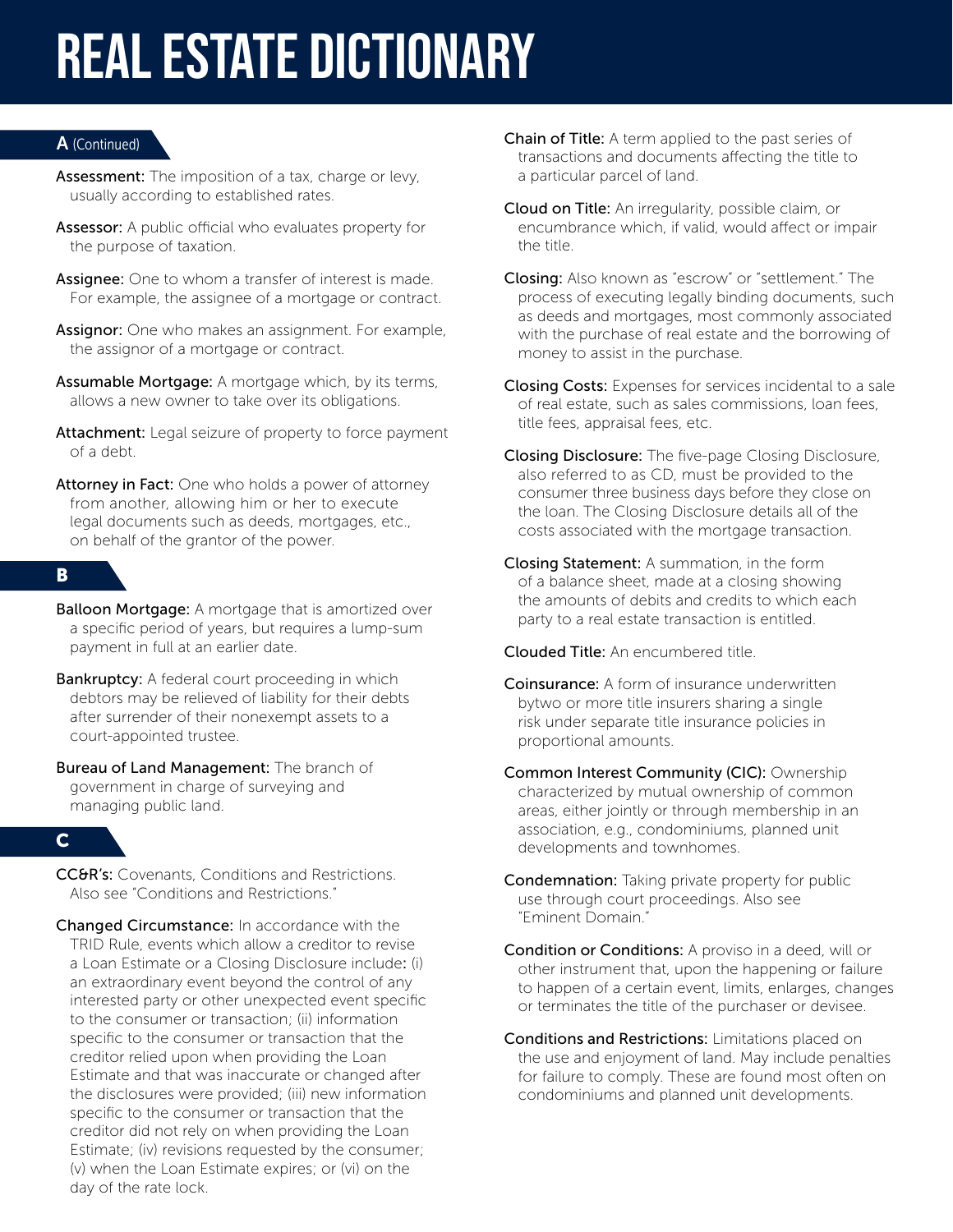#### C (Continued)

Condominium: A system of individual fee ownership of units in a multi-unit structure, combined with joint ownership of common areas of the structure and land.

#### Conservator: See "Guardian."

- Consummation: Consummation is not the same thing as closing or settlement. Consummation occurs when the consumer becomes legally obligated to the creditor on the loan, not, for example, when the consumer becomes contractually obligated to a seller on a real estate transaction.
- Consumer's Intent to Proceed: Unless a particular manner of communication is required by the creditor, a consumer indicates intent to proceed with the transaction when the consumer communicates, in any manner, that the consumer chooses to proceed after the Loan Estimate has been delivered. This may include (i) oral communication in person immediately upon delivery of the Loan Estimate; or (ii) oral communication over the phone, written communication via email, or signing a preprinted form after receipt of the Loan Estimate. A consumer's silence is not indicative of intent to proceed.
- Contract for Deed: An agreement to sell and purchase, under which title is held as security by the seller until such time as the required payments to the seller have been completed.
- Convey: The act of deeding or transferring title to another.
- Conveyance: An instrument by which title is transferred, e.g., a deed. Also the act of transferring title.
- Covenant: An agreement written into deeds and other instruments promising performance or nonperformance of certain acts, or stipulating certain uses or non-uses of the property.
- **Cul-de-Sac:** The terminus of a street or alley. Usually laid out by modern engineers to provide a circular turnaround for vehicles.

#### D

- **Deed:** A written document by which the ownership of land is transferred from one person to another.
- Deed of Trust: An instrument used in many states in place of a mortgage. Property is transferred to a trustee by the trustor (borrower), in favor of the beneficiary (lender) and reconveyed (satisfied) upon payment in full.

**Devise:** The disposition of real property by will.

Due-on-Sale Clause: Provision in a mortgage or deed of trust which requires loan to be paid in full if property is sold or transferred.

# E

**Earnest Money:** Advance payment of part of the purchase price to bind a contract for property.

**Easement:** An interest in land owned by another that entitles its holder to a specific limited use, such as laying a sewer, putting up electric power lines or crossing the property. Also see "Right of Way."

**Egress:** The right to leave a tract of land.

- **Eminent Domain:** The power of the state to take private property for public use upon payment of just compensation.
- **Encroachment:** A trespass or intrusion onto another's property, usually by a structure, wall or fence.
- **Encryption:** The conversion of data into a form that cannot be easily understood by unauthorized people. The process of encoding a message so that it can be read only by the sender and the intended recipient. Encryption is the most effective way to achieve data security.
- **Encumber:** To burden a parcel of land with a lien or charge.
- **Encumbrance:** A lien, liability or charge upon a parcel of land, e.g. a mortgage or easement.
- **Escheat:** A reversion of property to the state in those cases where an individual dies without heirs or devisees, and, in some states, without a will.
- **Escrow:** A procedure whereby a disinterested third party handles legal documents and funds on behalf of a seller and buyer, and delivers them upon performance by the parties.
- **Estate:** A person's possessions. The extent of a person's interest in real property.
- **Examination of Title:** The investigation and interpretation of the record title to real property based on the title search or abstract.
- **Exception:** In legal descriptions, that portion of land to be deleted or excluded. The term often is used in a different sense to mean an encumbrance on title, excluded from coverage in a title insurance policy.
- **Executor:** A person appointed by the probate court to carry out the terms of a will. The term is "executrix" if that person is a woman. Also see "Personal Representative."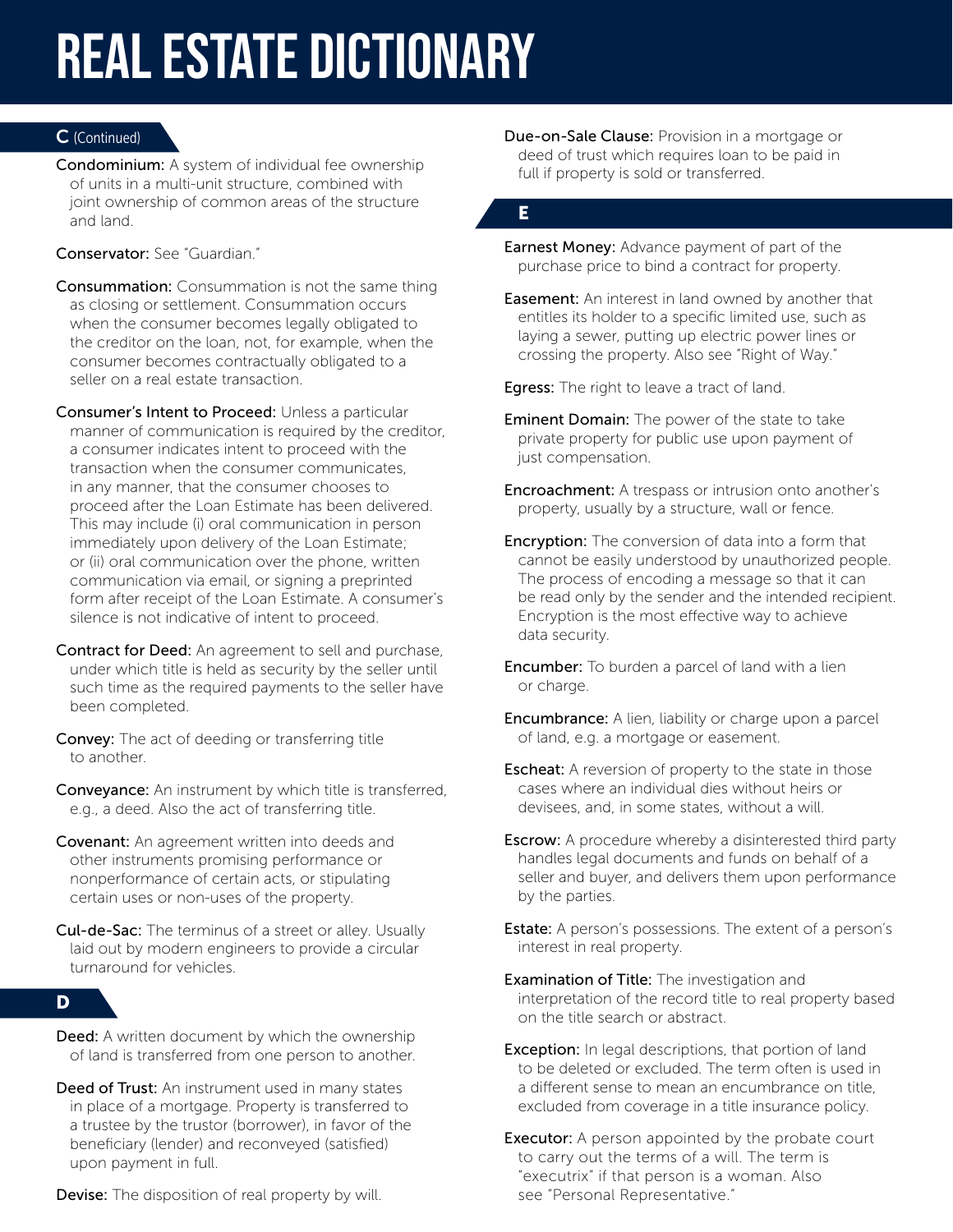### F

- Fannie Mae: Federal National Mortgage Association (also FNMA) is a private corporation, federally chartered to provide financial products and services that increase the availability and affordability of housing by purchasing mortgage loans.
- Fee Simple Estate: The greatest possible estate in land where the title is held completely and without any limitations or conditions. Sometimes designated simply as "Fee."
- Financing Statement: A document filed with the Register of Deeds or Secretary of State to give notice that a creditor (lender) has or may have a security interest in the personal property of the debtor (borrower).
- Fixed Rate Mortgage: A mortgage on which the same rate of interest is charged for the life of the mortgage.
- Fixtures: Any item of property so attached to real property that it becomes a part of the real property.
- Flood Certification: A common term for a Federal Emergency Management Agency (FEMA) Standard Flood Hazard Determination Form (SFHDF). This determines whether land or a building is located within a Special Flood Hazard Area for purposes of flood insurance requirements under the National Flood Insurance Program.
- Forfeiture of Title: Provision in a deed creating a condition which will cause title to be passed to another, should certain circumstances occur.
- Freddie Mac: Federal Home Loan Mortgage Corporation (also FHLMC) is a stockholderowned corporation chartered by Congress that purchases mortgage loans.

# G

- Ginnie Mae: Government National Mortgage Association (also GNMA) is a wholly owned United States corporation that guarantees privately issued securities backed by pools of mortgages insured by FHA (Federal Housing Administration), FMHA (Farmers Home Administration) or VA (Veterans Administration).
- Graduated Payment Mortgage: A loan in which monthly payments are relatively small in the beginning and gradually increase in dollar amount over the life of the mortgage.
- Grantee: A person who acquires an interest in land by deed, grant or other written instrument.

Grantor: A person, who, by a written instrument, transfers to another an interest in land.

**Guardian:** One appointed by the court to administer the affairs of an individual not capable of administering his or her own affairs.

# H

- Harbor Line: An arbitrary line set by authorities on navigable rivers, beyond which wharves and other structures may not be built. Also designated as line of navigation.
- Hazard Insurance: Insurance protecting a property owner against loss, such as: fire, windstorm, lightning, hail, explosion, riot, smoke, property damage, flood or mudslide. It is usually purchased as part of the Homeowner's Insurance Policy.
- Heir: One who might inherit or succeed to an interest in land of an individual who dies without leaving a will (intestate).
- Home Equity Conversion Mortgage: A reverse or reverse annuity mortgage in which HUD, through FHA, guarantees that the borrower will receive monthly payments from the insurer (FHA), in the event the lender is unable to make payments to the borrower.
- Home Equity Line of Credit (HELOC): A loan in which the lender agrees to lend a maximum amount within an agreed period (called a term), where the collateral is the borrower's equity in his/her house.
- Homeowners Insurance: Insurance protection paying benefits for damage to improved real property or possessions in the home. Also provides liability coverage against accidents in the home or on the property.
- HUD-1: The HUD-1 is a type of settlement statement which, prior to the TILA-RESPA Integrated Disclosure (TRID) Rule, was required for use with all federally related mortgage loans. It has been supplanted by the "Closing Disclosure" as a required form, but the HUD-1 will continue to be used for reverse mortgage and HELOC transactions. In addition, it may remain in use for some transactions that do not involve federally related mortgage loans since it functions well as a balance sheet of the settlement.

I

Improvements: Those additions to raw land tending to increase value, such as buildings, streets, sewer, etc.

Indemnify: To make payment for a loss or to hold another harmless from loss.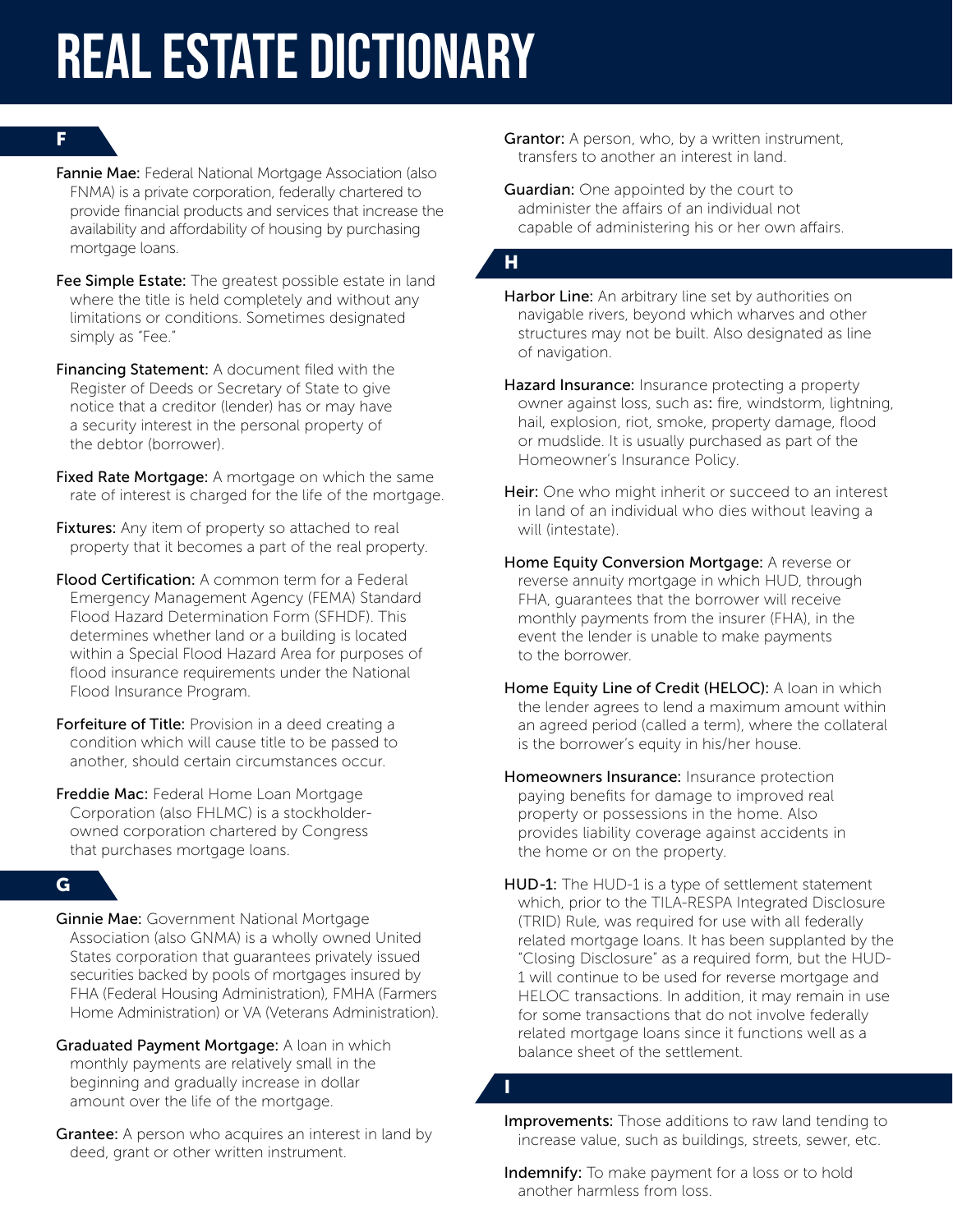#### I (Continued)

Ingress: The right to enter a tract of land.

- **Insurance:** A contract of indemnity against specified perils.
- Interim Financing: Temporary or short-term loans. Often used with new construction. Usually replaced with permanent long-term financing.
- Intestate: Designates the estate or condition of failing to leave a will at death. "To die intestate."

#### J

- Joint Tenancy: An estate where two or more persons hold real estate jointly for life, the survivors to take the entire interest on the death of one of the joint tenants.
- **Judgment:** A decree of a court. In practice, this is the lien or charge upon the land of a debtor resulting from the court's award of money to a creditor. Also see "Judgment Lien."
- Judgment Docket: The record book of a County Clerk, where a judgment is entered in order that it may become a lien upon the property of the debtor.
- Judgment Lien: The charge upon the land of a debtor resulting from the decree of a court properly entered into the judgment docket.

### L

Land Contract: See "Contract for Deed."

- Lease: A grant of the use of land for a term of years in consideration of the payment of a monthly or annual rental.
- Lender's Policy: A form of title insurance policy which insures the validity, enforceability and priority of a lender's lien. This policy does not provide protection for the owner.
- Lessee: One who takes land under a lease.
- Lessor: One who grants land under a lease.
- Lien: A hold, claim or charge allowed a creditor upon the land of a debtor. Some examples are mortgage liens, judgment liens and mechanics' liens.
- Life Estate: A grant or reservation of the right of use, occupancy and ownership for the life of an individual.
- Lis Pendens: A notice recorded in the official records of a county to indicate that a suit is pending affecting title to the land in the jurisdiction where the notice is recorded.
- Loan Estimate: A three-page Loan Estimate (also called LE) must be provided to the consumer no later than three business days after they submit a loan application for most mortgages. The Loan Estimate provides information about key features, costs and risks of the mortgage loan for which the consumer is applying.

Loan Policy: See "Lender's Policy."

- Loss Payable Clause: A clause in a contract of insurance which says any loss will be paid to two or more parties as their interest may appear. Usually the owner and the mortgage lender.
- Lot: A part of a subdivision or block having fixed boundaries ascertainable by reference to a plat or survey.

# M

- **Marketable Title:** A good title about which there is not fair or reasonable doubt.
- Mechanic's Lien: A lien allowed by statute to contractors, laborers and material suppliers on buildings or other structures upon which work has been performed or materials supplied.
- Metes and Bounds: A description of land by courses and distances.
- Mortgage: An instrument used to encumber land as security for a debt.
- Mortgage Banker: A specialized lending institution that lends money solely with respect to real estate and secures its loans with mortgages on the real estate.
- Mortgage Broker: A person or company that buys and sells mortgages for another on commission or who arranges for and negotiates mortgage contracts.
- Mortgage Insurance: Insurance protecting against the nonpayment of, or default on, an individual mortgage or loan involved in a residential mortgage transaction. It protects the mortgage lender against loss incurred by a reason of nonpayment or mortgage default.

Mortgagee: The mortgage lender.

Mortgagee's Policy: See "Lender's Policy."

Mortgagor: The mortgage borrower.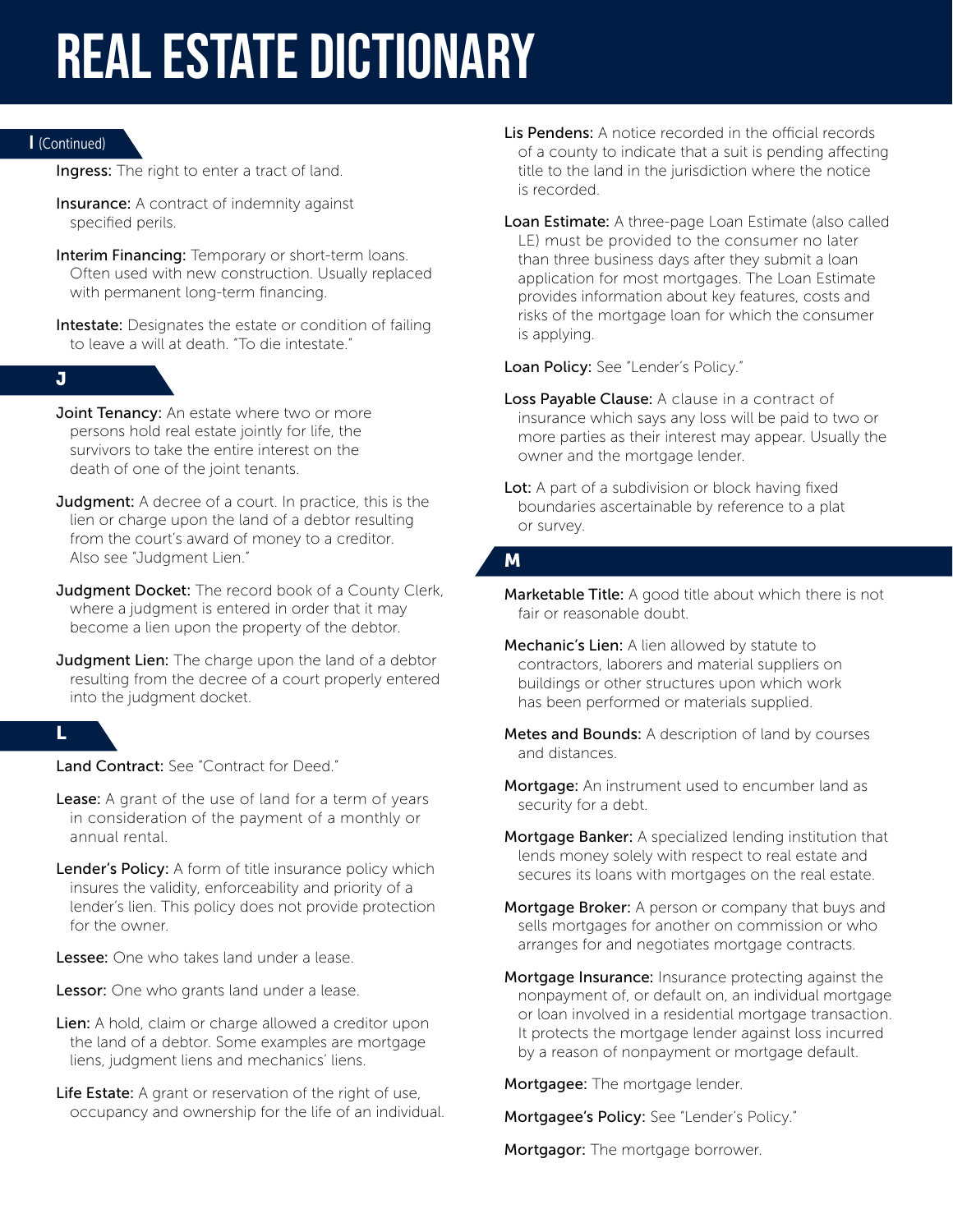#### N

#### Non-Public Personal Information (NPPI or NPI):

Means ''personally identifiable financial information'' that is (i) provided by a consumer to a financial institution, (ii) about a consumer resulting from a transaction or service performed for the consumer, or (iii) otherwise obtained by the financial institution. Personally identifiable financial information includes any information obtained by a financial institution in connection with its provision of a ''financial product or service,'' even if the information is not typically considered financial in nature.

Notary: One authorized to take acknowledgments.

Note: The instrument evidencing the indebtedness. A note is usually secured by a security instrument such as a mortgage or deed of trust.

### O

- **Origination Fee:** The administrative fee charged by the lender to prepare loan documents, run credit checks, inspect and sometimes appraise a property, usually computed as a percentage of the face value of the loan.
- **Owner's Policy:** A policy of title insurance, which insures a named owner against loss by reason of defects, liens and encumbrances not excepted to in the policy or unmarketability of the title. The company also agrees to defend covered claims made against the title.
- Ownership: The right to possess and use property to the exclusion of others.

### P

- **Patent:** A document or grant by which the federal or state government originally transferred title to public land to an individual. The first in the series of transfers by which title comes down to present owners.
- Personal Representative: A person appointed by the probate court to administer a decedent's estate. Also see "Executor" or "Administrator."
- Plat or Plot: A map representing a piece of land subdivided into lots with streets shown thereon.
- P.M.I.: Private Mortgage Insurance. An insurance contract which insures that the named lender will recover a specific percentage of the loan amount from the insurer in the event the loan goes bad.
- Points: A one-time special fee or extra charge paid to a lender in order to secure a loan. Expressed as a percentage of face amount of mortgage.

Policy: See Title Insurance Policy.

Policyowner: The insured on a title insurance policy.

- Power of Attorney: An instrument authorizing another to act on one's behalf in legal matters.
- Power of Sale: A clause in a will, mortgage, deed of trust or trust agreement authorizing the sale or transfer of land in accordance with the terms of the clause.

Pre-Settlement Inspections: See "Walk Through."

- Prepayment Penalty: A clause in a mortgage or loan contract that says if the mortgage is prepaid within a certain time period, a penalty will be assessed. The penalty can be based on percentage of the remaining mortgage balance or some other calculation as described in the clause.
- Premium Tax: A tax imposed on all premiums from the business of title insurance. Only applies in some states.
- Privacy Rule: The GRAMM-LEACH-BLILEY ACT requires financial institutions (which includes title insurance companies) to give notice to all of their "customers" about their privacy practices. The Privacy Policy is a "clear and conspicuous" written notice describing their privacy policies and practices.
- **Prorate:** To allocate between seller and buyer their proportionate share of an obligation paid or due. For example, a proration of real property taxes or fire insurance premiums.

#### $\overline{\mathbf{Q}}$

Quiet Title: An action in a proper court to remove record defects or possible claims of other parties named in the action.

#### R

- **Range:** A part of the government survey, being a strip of land six miles in width, and numbered east or west of the principal meridian.
- Real Property: Land, together with fixtures, improvements and appurtenances.
- REALTOR<sup>®</sup>: A federally registered collective membership mark which identifies a real estate professional who is a member of the National Association of REALTORS® and subscribes to its strict Code of Ethics.

Realty: A brief term for real property.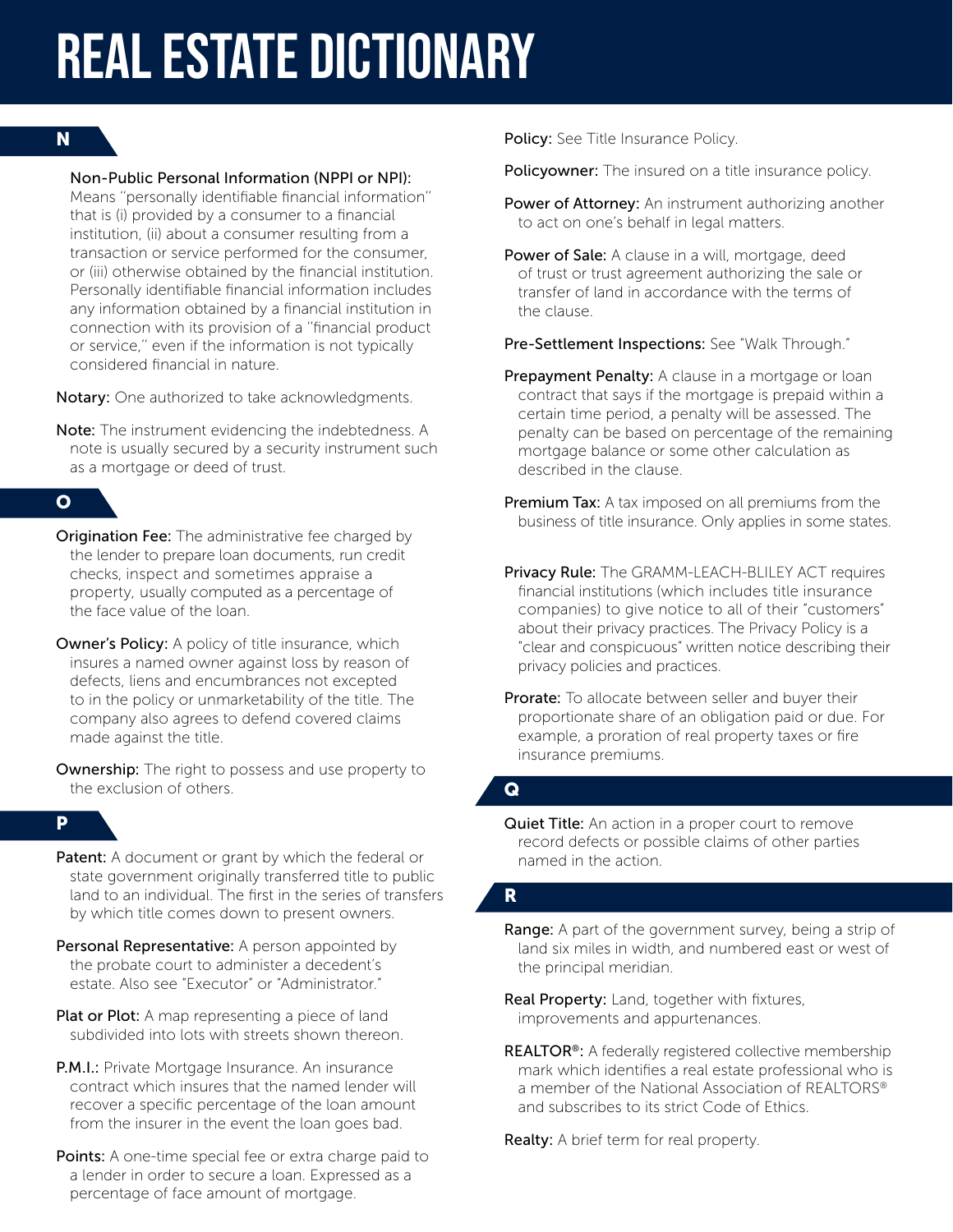### R (Continued)

- Redeem: Literally "to buy back." The act of buying back land after a mortgage foreclosure, tax foreclosure, or other execution sale.
- Redisclosure: For covered transaction under the TILA-RESPA Integrated Disclosure (TRID) Rule and under very specific circumstances, the Loan Estimate and/or the Closing Disclosure may be revised and delivered to the consumer.

Registered Land: See "Torrens Title."

- **Reinsurance:** To insure again by transferring to another insurance company all or part of an assumed liability, thus spreading the loss risk any one company has to carry.
- Reverse or Reverse Annuity Mortgage: A mortgage for which the borrower pledges home equity in return for regular (monthly) payments, rather than a lump sum distribution of loan proceeds. Repayment is usually not required until the home is sold or the borrower's estate is settled, provided the borrower continues to live in the home and keeps current all taxes and insurance. Also see "Home Equity Conversion Mortgage."
- **Right of Way:** The right which one has to pass across the land of another. An easement.
- **Riparian:** Rights to use of waterways in adjoining lakes or rivers.

# S

- Second Mortgage: A second loan on real estate that already has a mortgage. It is subordinate to the first mortgage.
- Section or Section of Land: A parcel of land comprising approximately one square mile or 640 acres.
- Set Back Lines: Those lines which delineate the required distances for the location of structures in relation to the perimeter of the property.
- Sub-Surface Right: The right of ownership to things lying beneath the physical surface of the property.
- **Survey:** The process of measuring land to determine its size, location and physical description, and the resulting drawing or map.

#### T

Tax Lien: A lien for real property taxes. Attaches only to the property upon which the taxes are due in most jurisdictions. It may be foreclosed for nonpayment.

- **Tenancy by the Entirety:** Ownership by married persons. Each owns the entire estate, with the survivor taking the whole upon the other's death.
- **Tenancy in Common:** An estate or interest in land held by two or more persons, each having equal rights of possession and enjoyment, but without any right of succession by survivorship between the owners.
- Tenant: Any person occupying real property with the owner's permission.
- Testament: Another term for a will. Commonly referred to as "last will and testament."
- Testate: The state or condition of leaving a will at death. "To die testate."
- **Testator:** A man who makes or has made a testament or will.
- **Testatrix:** A woman who makes or has made a testament or will.
- Three-Day Review Period: For covered transactions under the TILA-RESPA Integrated Disclosure (TRID) Rule the creditor is generally required to ensure that the consumer (borrower) receives the Closing Disclosure no later than three business days prior to the consummation of the loan.
- Title: (i) ownership of real property, which stands against the right of anyone else to claim the property; (ii) the evidence of right which a person has to the ownership and possession of land.

Title Agent: See "Agent."

- Title Defect: Any legal right held by others to claim property or to make demands upon the owner.
- Title Commitment: A report issued by a title insurance company or its agent, committing the title insurance company to issue the form of policy designated in the commitment upon compliance with and satisfaction of requirements set forth in the commitment.
- Title Examination: To peruse and study the instruments in a chain of title and to determine their effect and condition in order to reach a conclusion as to the status of the title.
- Title Insurance Underwriter: An insurance company that issues insurance policies either to the public or to another insurer.